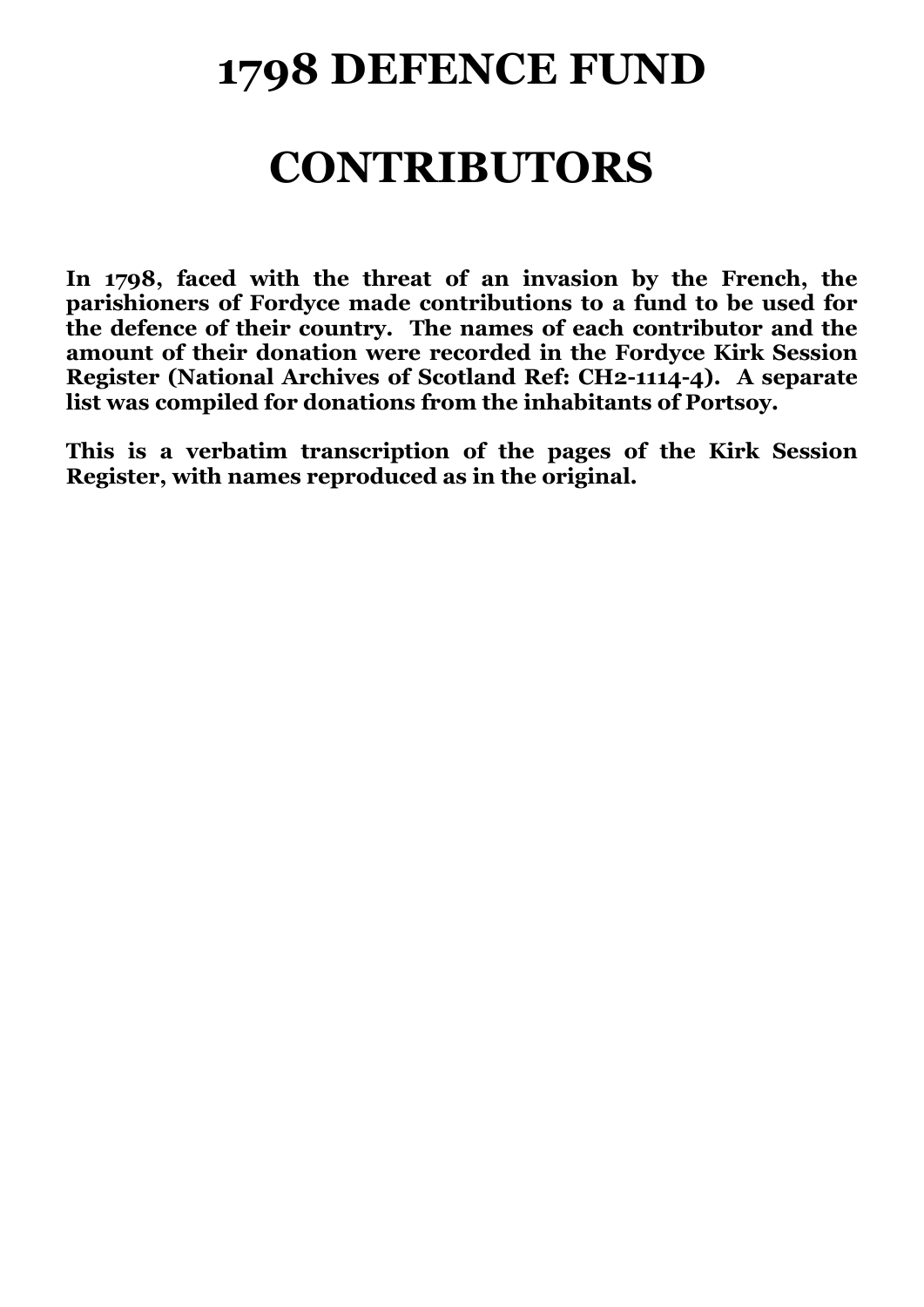In the year seventeen hundred and ninety eight when Great Britain was threatened with an Invasion by the French Republic The Inhabitants of that Part of the Parish of Fordyce which is without Portsoy District in the Course of two Weeks paid into the Hands of the Minister the following Sums under the following Conditions viz – We whose Names are hereto subjoined as a Proof of our Love to our Constitution, our Country and our King, have agreed to pay in to the Minister of Fordyce the Sums subjoined to our Names for the Defence of our Country on this critical Occasion to be by him transmitted either to the Deputy Lieutenant of the District or to the Committee for conducting the Voluntary Contribution at Edin[burg]h.

| Names                  | <b>Places of Abode</b> | Sum          |
|------------------------|------------------------|--------------|
| Alexr. Humphrey        | Minister of Fordyce    | £5-5-0       |
| Robt. Kemp             | Serv to Do.            | $£0-1-0$     |
| Al. Duncan             | Do.                    | $£0-1-0$     |
| Geo. McKenzie          | Do.                    | $£0-1-0$     |
| Christian Hay          | Do.                    | $£0-1-0$     |
| Jean Laurence          | Do.                    | $£0-1-0$     |
| Margt. Laurence        | Fordyce                | $£0-1-6$     |
| Al. Inglis             | Do.                    | $£0-2-0$     |
| John Brebner           | Do.                    | $£0-2-6$     |
| William Donald         | Do.                    | $£0-2-0$     |
| John Cormack           | Do.                    | $£O-1-O$     |
| Al. Morison            | Do.                    | $£0-1-0$     |
| Wm. Smith              | Do.                    | $£0-1-0$     |
| Mrs. Humphrey Senr.    | Do.                    | $£0 - 2 - 6$ |
| Jean Humphrey          | Do.                    | £0-5-0       |
| Geo. Andrew            | Do.                    | $£0-1-6$     |
| John Black             | Ley                    | £0-5-0       |
| <b>James Robertson</b> | Cairntown              | £0-2- $6$    |
| Robt. Paul             | Ridden Toath           | $£0-0-6$     |
| Mrs. Robertson         | Fordyce                | £0-5-0       |
| Isabel Beam            | Do.                    | $£0-2-0$     |
| William Murray         | Do.                    | $£0-1-6$     |
| William Gray           | Do.                    | $£0-1-0$     |
| James Burnet           | Do.                    | $£0-1-0$     |
| Geo. White             | Do.                    | $£0-1-6$     |
| Jas. Smith             | Do.                    | $£0-2-0$     |
| Al. Hay                | Do.                    | $£0-1-0$     |
| John Philp             | Do.                    | £0-1-0       |
| William Grigor         | Do.                    | $£0-2-0$     |
| William Reid           | Do.                    | £0-1-6       |
| John Duff              | Little Dytach          | £0-5-0       |
| Al. Davidson           | Arnot Hill             | $£0-2-6$     |
| Al. Peterkin           | Fordyce                | $£0-1-0$     |
| John Allan             | <b>Brae of Fordyce</b> | $£0-2-0$     |
| John Allan Junr.       | Do.                    | $£0-1-0$     |
| Al. Allan              | Do.                    | $£0-1-0$     |
| John Hosachs           | Auchmilly              | £0-5-0       |
| John Bruce             | Craig Mills            | $£0-2-0$     |
| Wm. Watt               | Knock Durn             | $£0-1-0$     |
| Mary Ogilvie           | Fordyce                | $£0-1-1$     |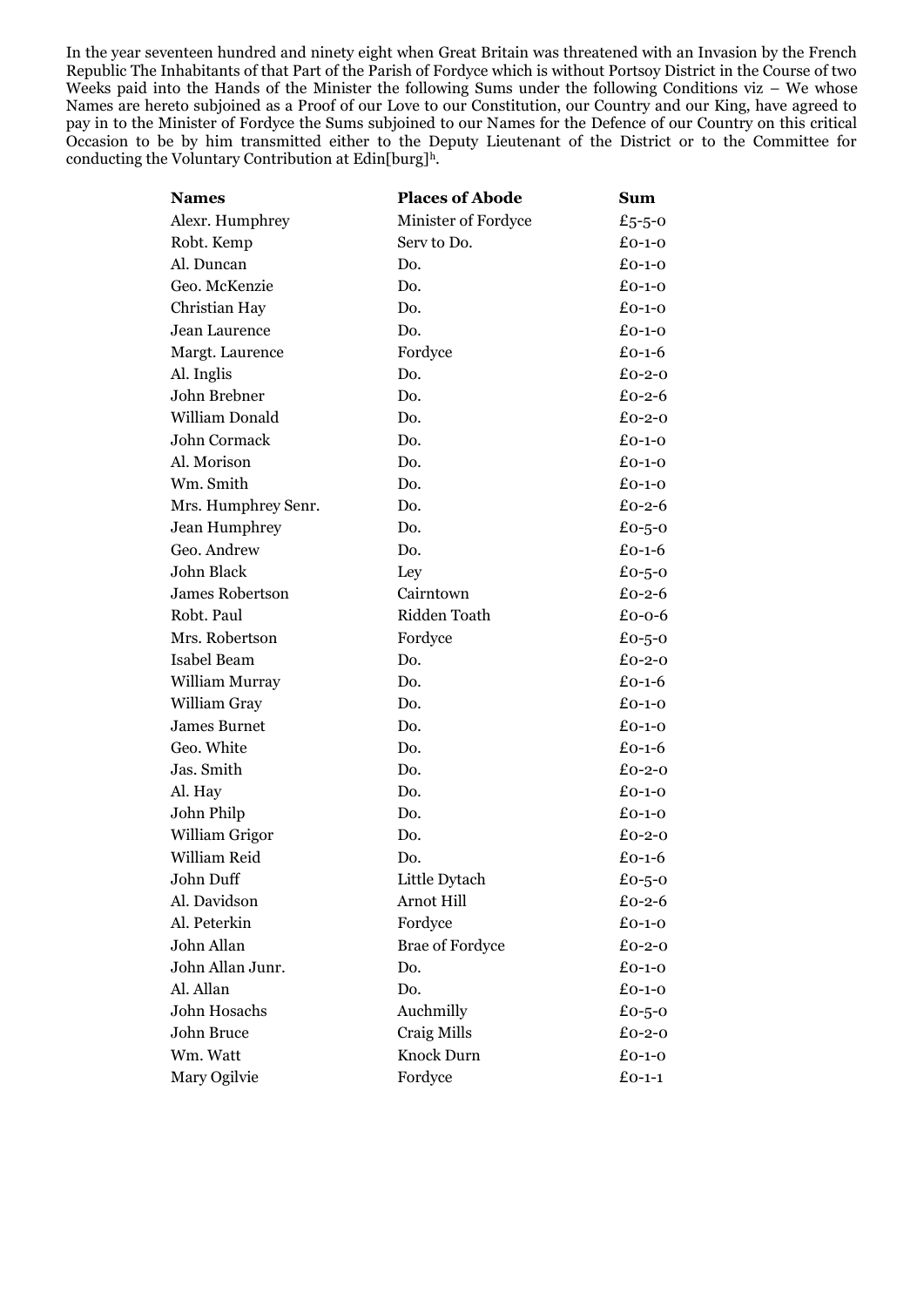| <b>Names</b>          | <b>Places of Abode</b> | Sum           |
|-----------------------|------------------------|---------------|
|                       | Brought forward        | £8-19-1       |
| Jean Watt             | Little Dytach          | $£0-0-6$      |
| <b>James Murray</b>   | Butterytack            | £0-5-0        |
| John Duncan           | Tillynaught            | $£O-1-O$      |
| John Hindry           | Little Cairntown       | $£0-2-0$      |
| James Grigor          | Fordyce                | $£0-1-0$      |
| Geo. Garden           | Hillside               | $£0-1-6$      |
| <b>Walter Inglis</b>  | Hillside               | $£O-1-O$      |
| <b>Walter Gray</b>    | Hillside               | $£0-1-0$      |
| William Simpson       | Canterbury             | $£O-1-O$      |
| Walter Simpson        | Canterbury             | $£0-2-0$      |
| JohnSimpson           | Canterbury             | $£0-1-0$      |
| James Simpson         | Canterbury             | $£0-1-0$      |
| Geo. Taylor           | Servant, Broomhills    | $£O-1-O$      |
| Al. Burges            | Servant, Broomhills    | $£O-1-O$      |
| <b>Margaret Henry</b> | Servant, Broomhills    | $£0-1-0$      |
| William Knight        | Sert. At Westside      | $£0-1-0$      |
| Robt. Munro           | Sert. At Westside      | $£O-1-O$      |
| Donald Curachy        | Sert. At Westside      | $£0-0-6$      |
| William Ritchie       | Sert. At Westside      | $£0-0-3$      |
| <b>Walter Bain</b>    | Sert., Broomhills      | $£0-0-6$      |
| <b>Walter Gray</b>    | Mill of Towie          | $£1 - 10 - 0$ |
| Thomas Galish         | Birkenbog              | $£O-1-O$      |
| James Booth           | Mill of Towie          | $£0-2-0$      |
| Al. Ewan              | Mill of Towie          | $£0-1-0$      |
| Robt. Davidson        | Mains of Birkenbog     | $£O-1-O$      |
| Geo. Stephen          | Mill of Towie          | $£0-2-6$      |
| Geo. Adam             | Smidyboyne             | £0-5-0        |
| William Grigor        | Smidyboyne             | $£0-1-0$      |
| James Brody           | Auchanacy              | £0-5-0        |
| Jean Hendry           | Auchanacy              | $£0-1-0$      |
| Margt. Brody          | Auchanacy              | $£0-1-0$      |
| Geo. Donald           | Auchanacy              | $£0-1-0$      |
| Al. Donald            | Auchanacy              | $£0-1-0$      |
| John Brody            | <b>Ball ley</b>        | £0-3-6        |
| John Brebner          | Midtown                | £0-5-0        |
| John Grigor           | Midtown                | $£0-1-0$      |
| James Cowie           | Wellyholes             | £0-5-0        |
| Geo. Donald           | Wellyholes             | $£0-1-0$      |
| William Donald        | Wellyholes             | $£0-1-0$      |
| Geo. Cowie            | Mill of Tillynaught    | £0-5-0        |
| Geo. Smith            | Fordyce                | $£0-1-0$      |
| Mr John Wilson        | Badenyuchers           | $£2 - 2 - 0$  |
| John Morison          | Badenyuchers           | $£0-1-0$      |
| John Reid             | Badenyuchers           | $£0-1-0$      |
| Geo. Paterson         | Badenyuchers           | $£0-1-0$      |
| John Wilson           | Badenyuchers           | $£0-1-0$      |
| Margt. Morison        | Badenyuchers           | $£0-1-0$      |
| Barbara Fraser        | Badenyuchers           | $£0-1-0$      |
| Peter Bruce           | Sour Toth              | $£0-2-0$      |
| John Cock             | Badenspink             | $£0-1-0$      |
| William Wilson        | Badenspink             | $£0-1-0$      |
| John Grigor           | Badenspink             | $£0-1-0$      |
| Geo. Laurence         | Badenspink             | $£0-1-0$      |
|                       |                        | £16-12-4      |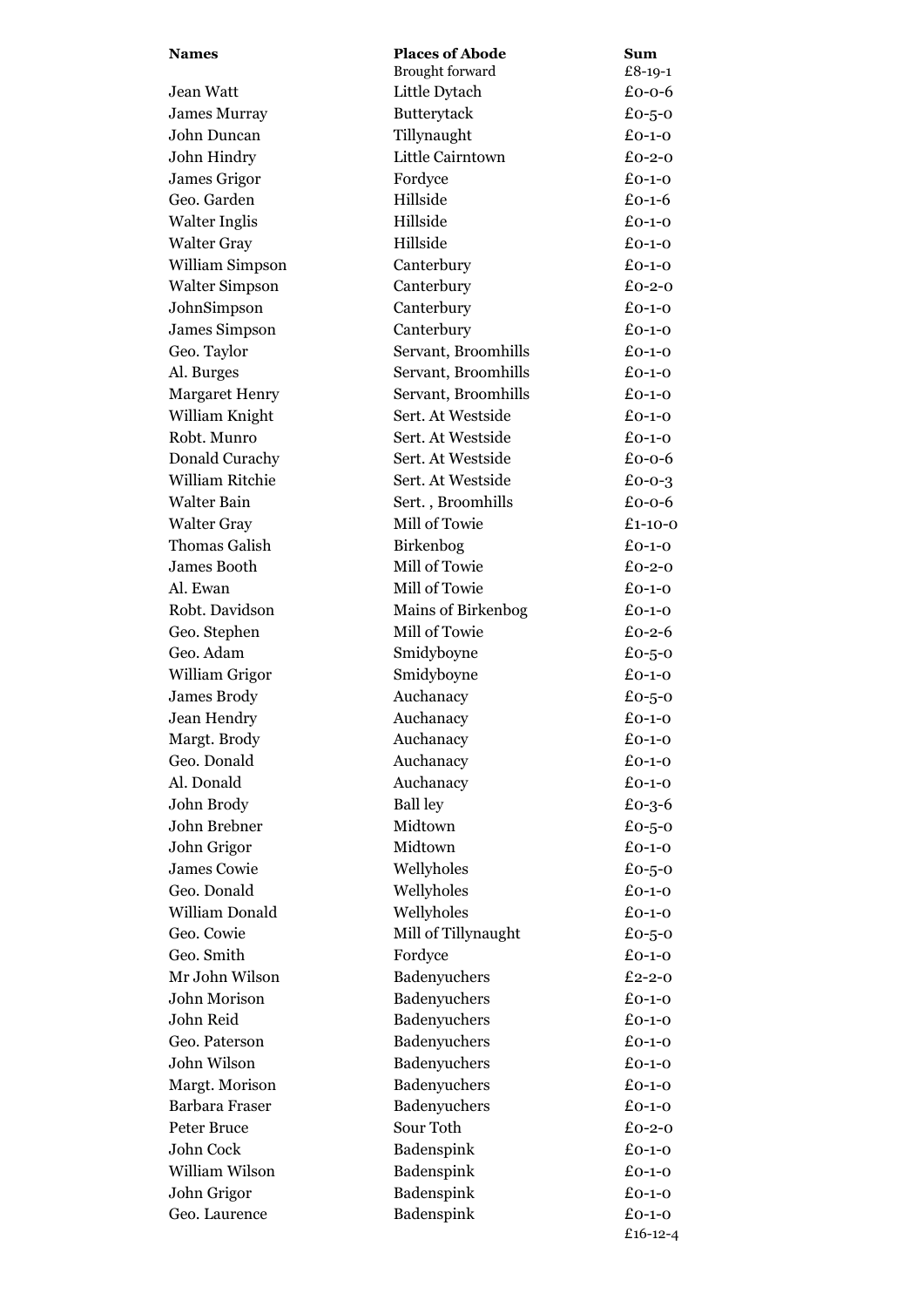| <b>Names</b>          | <b>Places of Abode</b> | <b>Sums</b> |
|-----------------------|------------------------|-------------|
|                       | Brought forward        | £16-12-4    |
| John Fraser           | Badenspink             | $£0-1-0$    |
| Jas. Taylor           | Badenspink             | $£O-1-O$    |
| <b>James Murray</b>   | Tillynaught            | $£O-1-O$    |
| Helen Murray          | Tillynaught            | $£0-1-0$    |
| Jas. Milne            | Tillynaught            | $£0-0-6$    |
| Geo. Anderson         | Badenspink             | $£0-0-6$    |
| John Bartlett         | <b>Brodies Ord</b>     | £0-5-0      |
| <b>Clemey Bartlet</b> | <b>Brodies Ord</b>     | $£0-1-0$    |
| <b>Elspet Bartlet</b> | <b>Brodies Ord</b>     | $£0-1-0$    |
| Al. Runcy             | <b>Brodies Ord</b>     | $£O-1-O$    |
| Al. Duffus            | Bridge End             | $£0-2-0$    |
| Wm. Inglis            | Braehaugh              | $£0-2-6$    |
| Al. Inglis            | Braehaugh              | $£0-2-0$    |
| Walter Gray           | Braehaugh              | $£0-1-0$    |
| Jas. Wood             | Hillside               | £0-5-0      |
| Al. Steinson          | Smidyboyne             | £0-5-0      |
| <b>Helen Anderson</b> | Fordyce                | $£0-1-0$    |
| Al. Anderson          | Badentoul              | £0-5-0      |
| John McAdam           | Longmoor               | $£0-1-0$    |
| John Wilson           | Moor of Glassaugh      | $£0-2-0$    |
| Mr Duncan             | <b>Broom</b>           | £5-5-0      |
| Jas. Cran             | Bogtown                | $£0-1-6$    |
| Geo. Fordyce          | Hillend                | £0-5-0      |
| Jas. Morison          | Hillend                | $£0-1-0$    |
| John Stuart           | Hillend                | $£O-1-O$    |
| Jas. Lorimer          | Fordyce                | $£0-1-0$    |
| John Inglis           | Redstack               | $£0-2-6$    |
| Wm. Leeng             | <b>Brae of Fordyce</b> | $£O-1-O$    |
| Al. Black             | Slackdale              | $£0-3-6$    |
| Al. Ewan senr.        | Damheads               | £0-2-0      |
| Al. Ewan junr.        | Damheads               | £0-2-0      |
| William Smith         | Riddentoth             | $£0-1-0$    |
| Wm. Morison senr.     | Riddentoth             | $£0-1-0$    |
| Wm. Morison junr.     | Riddentoth             | $£0-1-0$    |
| <b>Agnes Hacket</b>   | Riddentoth             | $£0-0-6$    |
| Al. Morison a boy     | Riddentoth             | $£0-0-6$    |
| <b>Walter Cock</b>    | Redhyth                | $£0-1-0$    |
| Al. Cock              | Redhyth                | $£0-1-0$    |
| Walter Cock junr.     | Redhyth                | $£0-1-0$    |
| William Gray          | Arnbath                | £0-2- $6$   |
| Jas. Gray             | Arnbath                | $£0-2-6$    |
| Jannet Robertson      | Fordyce                | $£0-1-0$    |
| John Merson           | Fordyce                | $£0-1-0$    |
| Jas. Grigor           | Craig Mills            | $£0-1-0$    |
| Jas. Smith            | Wintertown             | $£0-2-0$    |
| Jannet Smith          | Wintertown             | $£0-1-0$    |
| Ann Smith             | Muttonbrae             | $£0-1-0$    |
| Wm. Beer              | Wintertown             | $£0-1-0$    |
| Wm. Clark             | <b>Bogtown</b>         | $£0-0-6$    |
| Margt. Cark           | <b>Bogtown</b>         | $£0-0-6$    |
| Ann Currachy          | Bogtown                | $£0-0-6$    |
|                       |                        | £25-18-10   |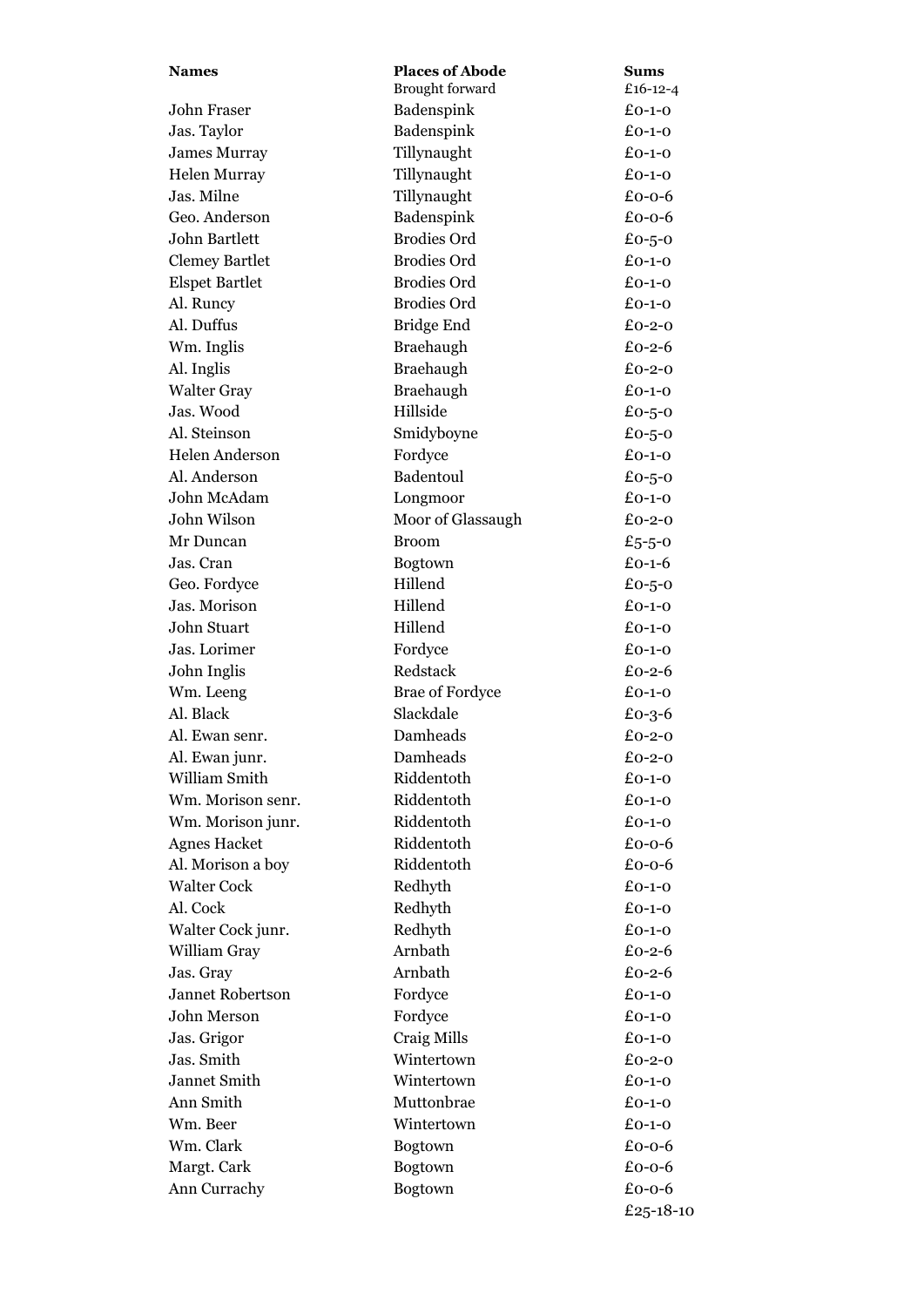| <b>Names</b>        | <b>Places of Abode</b> | Sum                 |
|---------------------|------------------------|---------------------|
|                     | Brought forward        | £25-18-10           |
| Geo. Sim            | Well Heads             | $£0-1-0$            |
| Jas. Sim            | <b>Well Heads</b>      | $£O-1-O$            |
| Wm. Ewan            | Well Heads             | $£O-1-O$            |
| Archd. Syman        | Hillochaty             | $£0-1-0$            |
| Jas. Stuart         | Hillochaty             | $£0-1-0$            |
| Mrs Guthrie         | Fordyce                | £0-2-0              |
| Al. Stuart          | Hillochaty             | $£O-1-O$            |
| John Gray           | Hillochaty             | $£0-1-0$            |
| John Mess           | Clashendamer           | $£O-1-O$            |
| Jas. Gray           | Fordyce                | $£O-1-O$            |
| Geo. Currie         | Knowhead               | $£0-1-0$            |
| Helen Currie        | Knowhead               | $£0-0-6$            |
| Al. Wilson          | <b>Barrons Mill</b>    | £0-5-0              |
| William Ogilvie     | Tillynaught            | £0-5-0              |
| John Paterson       | Tillynaught            | $£0-1-0$            |
| Geo. Donald         | Tillynaught            | $£O-1-O$            |
| Al. Duncan          | Tillynaught            | $£0-1-0$            |
| Robt. Wilson        | Mains of Glassaugh     | £0-5-0              |
| John Adam           | Mains of Glassaugh     | $£0-1-0$            |
| Wm. Hinry           | Hillside               | $£O-1-O$            |
| Jas. Hird           | Linkbraeheads          | £0-0-6              |
| Jannet Gray         | Linkbraeheads          | $£0-0-2$            |
| Jas. Riach          | Braehaugh              | $£O-1-O$            |
| Jean Sim            | Braehaugh              | £0-0-6              |
| Margt. Grigor       | Braehaugh              | $£O-1-O$            |
| Al. Cowie           | Westside               | $£0-1-0$            |
| Al. Murray          | Auchmilley             | £0-2- $6$           |
| Wm. Murray          | Auchmilley             | £0-1-6              |
| Al. Murray junr     | Auchmilley             | $£O-1-O$            |
| Jas. Chalmers       | Auchmilley             | £0-0-6              |
| Jas. Smith          | Dykehead               | $£0-1-0$            |
| Wm. Tayler          | Dykehead               | $£0-1-0$            |
| Jas. Tory           | Dykehead               | $£0-1-0$            |
| Wm. Cumming         | Mill of Tillynaught    | $£0-1-0$            |
| Jas. Wilson         | Mill of Tillynaught    | $£0-1-0$            |
| John Kelman         | Mill of Tillynaught    | £0-0-6              |
| Al. Laurence        | Mill of Tillynaught    | $£0-1-0$            |
| Jas. Robb           | Glassaugh              | £0-2-6              |
| John Wood           | Hillside               | $£0-1-0$            |
| Geo. Ewan           | Summertown             | $£0-2-6$            |
| Archd. Clark        | Summertown             | $£0-2-6$            |
| Al. Gerrie          | Muir of Glassaugh      | $£0-1-0$            |
| Walter Wood         | Muir of Glassaugh      | $£0-1-0$            |
| Wm. Christie        | Leg's Mill             | $£0-1-6$            |
| Murdoch McKenzie    | Drochadlie             | $£0-0-6$            |
| John Steinson       | Muirock                |                     |
|                     |                        | £0-10-0<br>$£0-1-0$ |
| Jas. Rainy          | Fordyce                |                     |
| John Taylor         | Auchmilly              | £0-1-6              |
| John Taylor junr.   | Auchmilly              | $£0-1-0$            |
| <b>James Watson</b> | Mill of Durn           | $£0-1-0$            |
|                     |                        | £29-14-6            |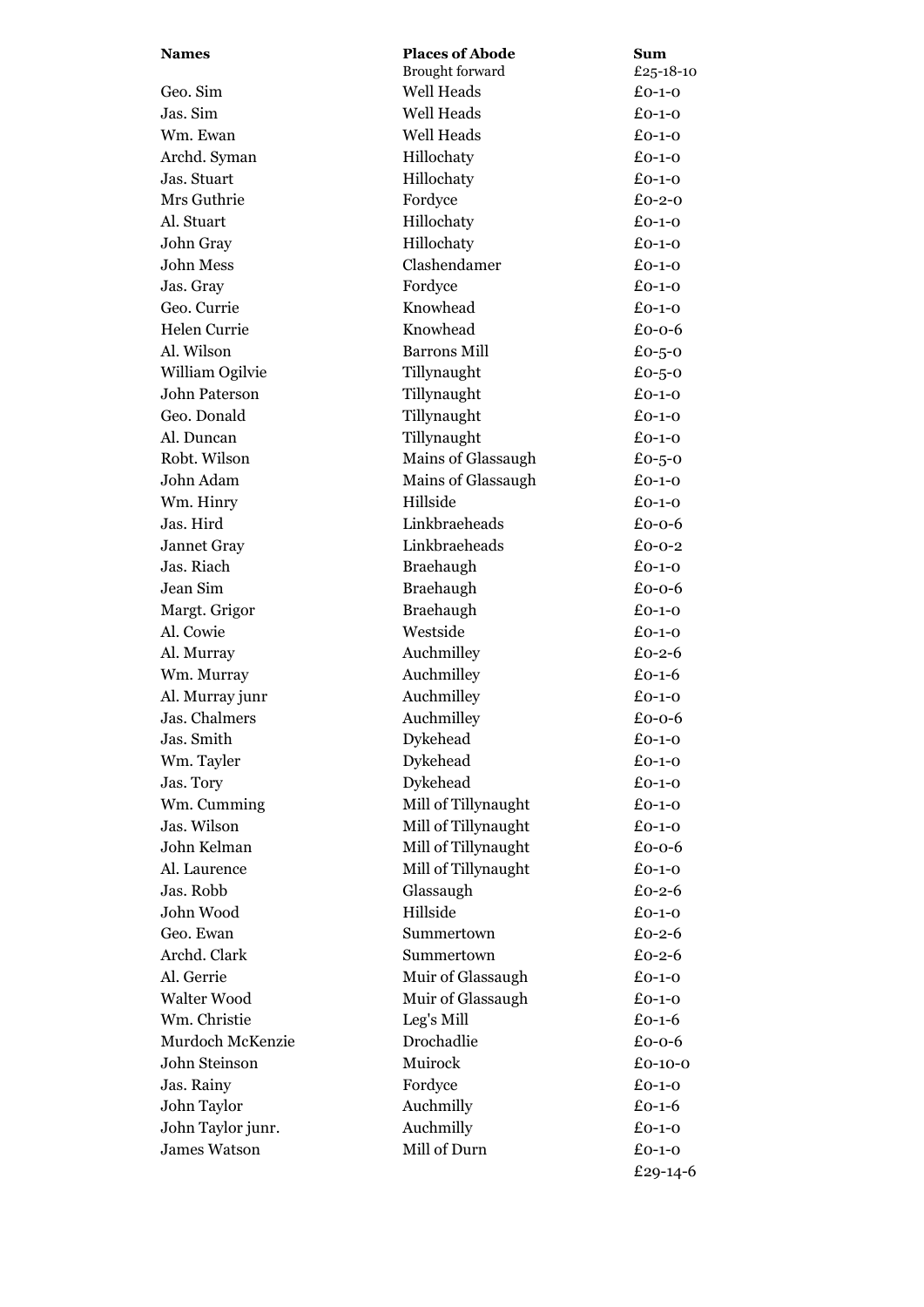| <b>Names</b>            | <b>Places of Abode</b>     | <b>Sums</b> |
|-------------------------|----------------------------|-------------|
|                         | Brought forward            | £29-14-6    |
| Thomas Sim              | Little Dytach              | $£O-1-O$    |
| Donald Bain             | Little Dytach              | $£0-1-0$    |
| John McBeath            | Fordyce                    | $£0-1-0$    |
| Al. Smith               | Dykehead                   | $£0-1-0$    |
| Al. Donald              | Badenspink                 | $£O-1-6$    |
| <b>William Davidson</b> | Longmoor                   | $£0-1-0$    |
| Wm. Donald              | Dykehead                   | $£O-1-6$    |
| Wm. Donald junr.        | Dykehead                   | $£0-1-0$    |
| Wm. Steinson            | Hillside                   | $£O-1-O$    |
| El. Brebner             | Hillside                   | $£O-1-O$    |
| John Donald             | Dykehead                   | $£1-1-0$    |
| <b>James Walker</b>     | Dykehead                   | £0-10-6     |
| Geo. Allan              | Hillside                   | £0-3-0      |
| Geo. Allan junr.        | Hillside                   | $£0-1-0$    |
| Al. Allan               | Hillside                   | $£0-1-0$    |
| Al. Allan               | Limestones                 | £0-3-0      |
| Al. Allan junr.         | Limestones                 | $£0-1-0$    |
| Geo. Allan              | Limestones                 | $£0-1-0$    |
| James Killey            | <b>Mains of Bogmuckles</b> | $£0-2-0$    |
| Thos. Shepherd          | Knowiemoor                 | £ $0-6-0$   |
| Wm. Smout               | Knowiemoor                 | $£O-1-O$    |
| Geo. Kelman             | Knowiemoor                 | $£0-2-0$    |
| Wm. Wilson              | Knowiemoor                 | $£O-1-O$    |
| John Wilson             | <b>Burnside</b>            | $£0-2-6$    |
| Jas. Moss               | Clashendamer               | $£O-1-O$    |
| James Raeburn           | <b>Burns</b>               | $£0-3-6$    |
| Jas. Leed               | Begburn                    | $£0-1-0$    |
| David Mitchell          | Begburn                    | $£0-1-0$    |
| Wm. Wilson              | Muir of Glassaugh          | $£0-1-0$    |
| John Smith              | <b>Mutton Brae</b>         | $£0-2-0$    |
| Jas. Steinson           | Toux                       | £0-5-0      |
| Alexr. Lorimer          | <b>Toux</b>                | $£0-1-0$    |
| Jas. Grant              | <b>Toux</b>                | $£0-1-0$    |
| Geo. Steinson           | Toux                       | $£0-4-0$    |
| Jas. Strachan           | Toux                       | $£0-1-0$    |
| Al. Young               | Toux                       | $£0-1-0$    |
| John Steinson           | Craigiefoord               | £0-5-0      |
| John Steinson junr.     | Craigiefoord               | $£0-1-6$    |
| Wm. Runcy               | Craigiefoord               | $£0-1-0$    |
| John Morison            | Hillside                   | $£0-1-6$    |
| John Cowie              | Nook                       | £0-2- $6$   |
| Al. Cowie               | Canterbury                 | $£0-2-0$    |
| Wm. Chyne               | Canterbury                 | $£0-1-0$    |
| Al. Symon               | Muckle Town                | £0-2- $6$   |
| Jas. Clark              | Rothmackenzie              | $£0-2-0$    |
| Peter Murray            | Muckletown                 | £0-2- $6$   |
| Al. Bagrie              | Rothmackenzie              | $£0-1-6$    |
| Wm. Steinson            | New Mill                   | $£O-1-O$    |
| Elspet Allan            | Canterbury                 | $£0-0-6$    |
| Jean Milne              | Canterbury                 | $£0-0-6$    |
|                         |                            | £35-10-0    |
|                         |                            |             |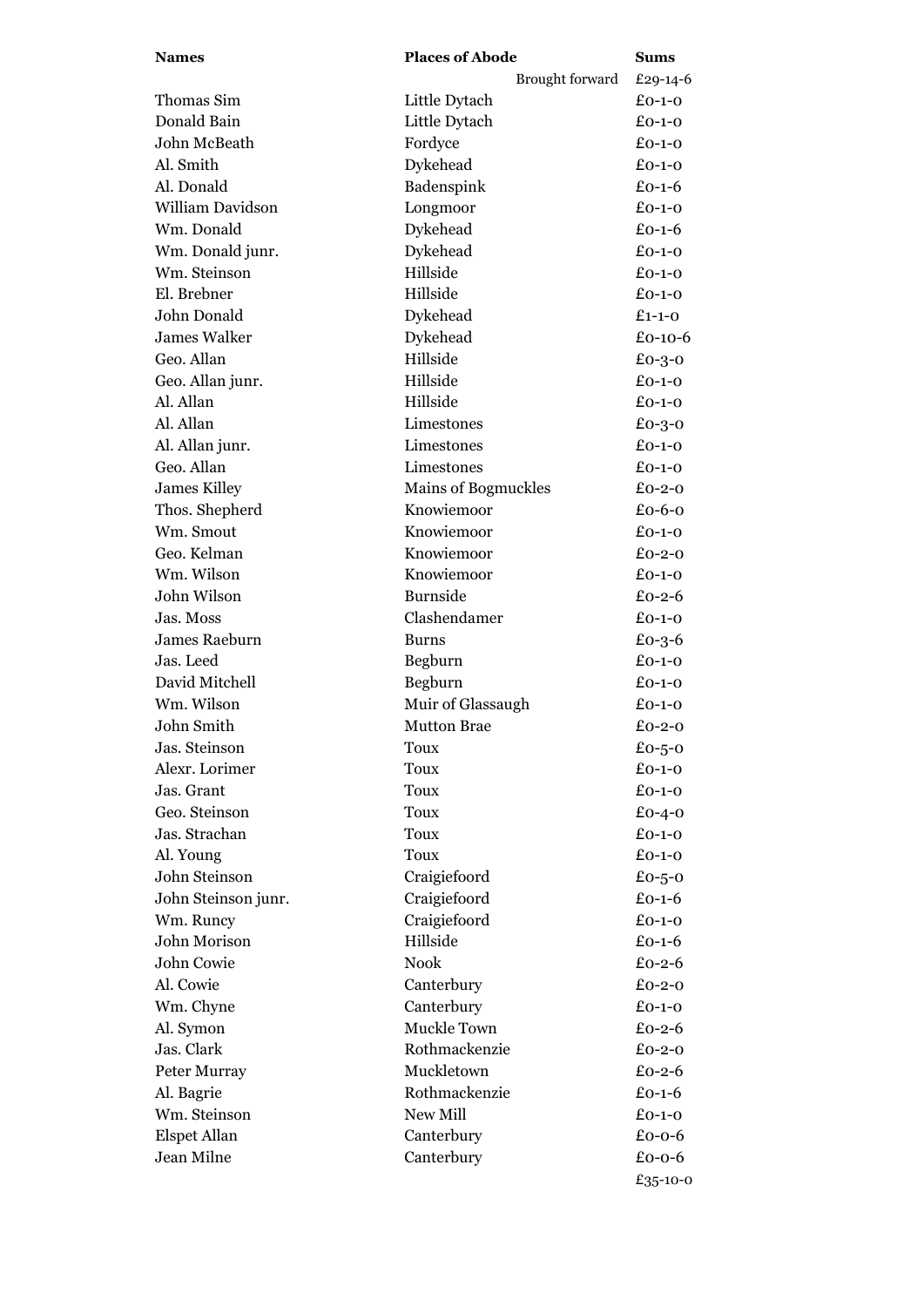| <b>Names</b>              | <b>Places of Abode</b>           | Sum      |
|---------------------------|----------------------------------|----------|
|                           | Brought forward                  | £35-10-0 |
| William Morison           | Hillside                         | £0-1-6   |
| John Beer                 | <b>Wester Mains of Glassaugh</b> | £0-2-0   |
| Wm. Smith                 | Wintertown                       | £0-1-0   |
| John Strachan             | Toux                             | $£O-1-O$ |
| Wm. Donaldson             | Auchip                           | $£0-2-0$ |
| Peter Steinson            | Summertown                       | £0-1-6   |
| Jas. Steinson             | Wintertown                       | $£O-1-O$ |
| John Allan                | Loggie                           | $£O-1-6$ |
| James Wilson Brankanentum | <b>Brankanentum</b>              | £0-5-0   |
| John Adam                 | <b>Burns</b>                     | £0-5-0   |
| John Longmoor             | <b>Burns</b>                     | $£0-1-0$ |
| Jannet Currie             | <b>Burns</b>                     | $£0-1-0$ |
| James Lorimer             | Oathillocks                      | $£0-2-6$ |
| Jas. Robb                 | Wintertown                       | $£0-3-0$ |
| Helen Campbell            | Wintertown                       | £0-0-6   |
| Jas. Black                | Ordenhoves                       | $£0-2-0$ |
| <b>James Murray</b>       | Ordenhoves                       | £0-1-0   |
| Jas. Inglis               | Fordyce                          | $£O-1-O$ |
| Jas. Duff                 | Fordyce                          | $£0-1-0$ |
| John Clark                | Slogmahole                       | $£0-1-0$ |
| Al. Reid                  | Little Dytach                    | $£O-1-O$ |
| Chas. Duncan a School Boy | Fordyce                          | $£0-2-0$ |
| Jas. Ingram               | Fordyce                          | $£0-2-6$ |
| Geo. Mitchell             | Brody's Ord                      | $£0-2-0$ |
| Geo. Elder                | Longmoor                         | $£0-2-0$ |
| <b>Walter Runcy</b>       | Braehaugh                        | $£O-1-O$ |
| Helen Smith               | Fordyce                          | $£0-0-6$ |
| Robt. Stephen             | <b>Brae of Towie</b>             | $£0-2-0$ |
| Jas. Reid                 | Killhillock                      | £0-5-0   |
| Al. Reid                  | Barn Yard s of Findlater         | £0-5-0   |
| Mrs Young                 | Sandend                          | £0-3-0   |
| Wm. Brody                 | Sandend                          | $£0-1-0$ |
| Geo. Brodie               | Sandend                          | $£0-1-0$ |
| John Hay                  | Sandend                          | $£0-1-0$ |
| Jas. Smith                | Sandend                          | $£0-2-0$ |
| Geo. Hay                  | Sandend                          | $£0-1-0$ |
| Al. Smith                 | Sandend                          | $£0-1-0$ |
| John Kelman               | Sandend                          | $£0-1-0$ |
|                           |                                  | £38-19-6 |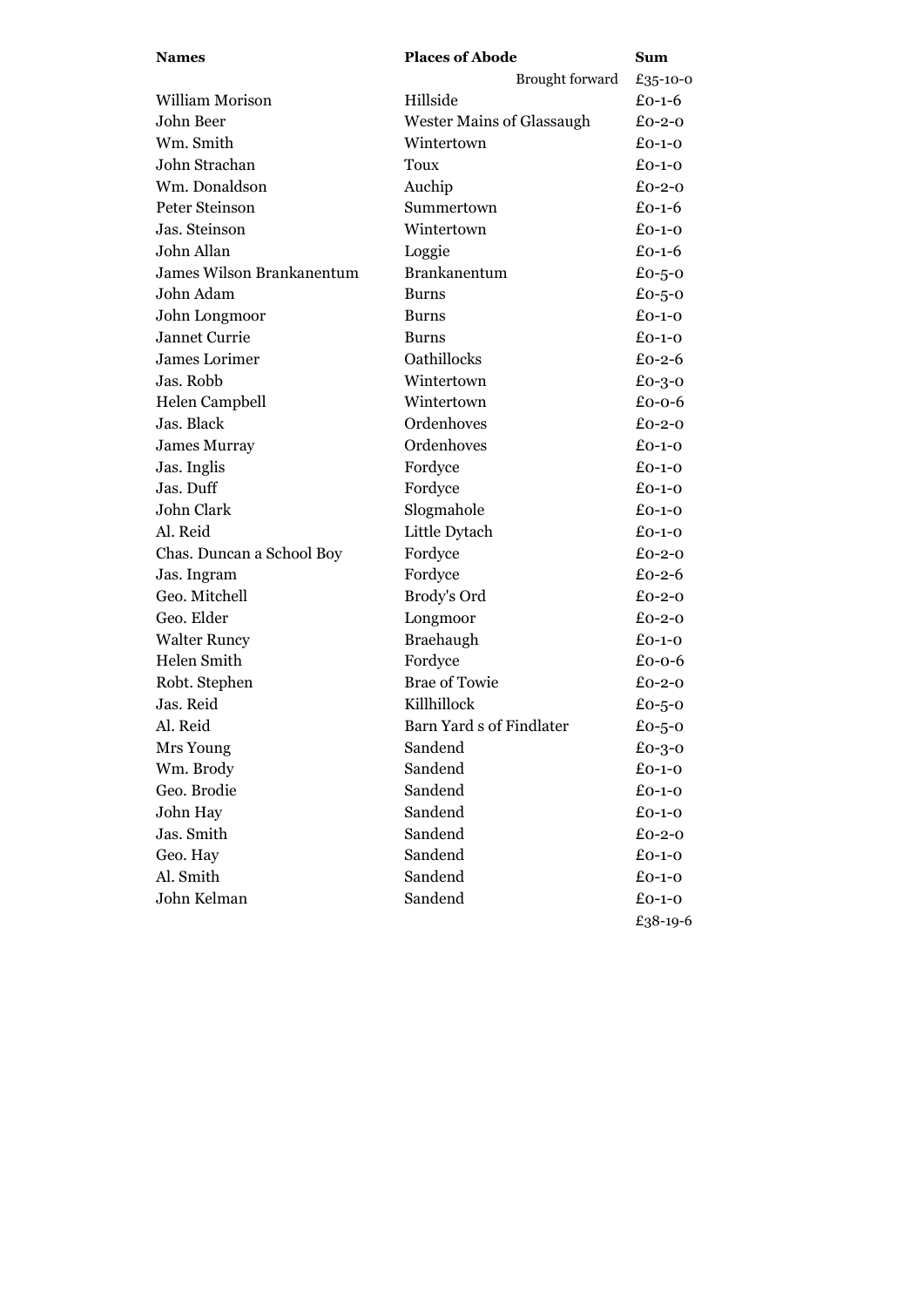List of those in the Town of Portsoy and Neighbourhood/Parish of Fordyce who in April 1798 made a Voluntary Contribution in Aid of Government, exclusive of all Taxes viz:

| Wm. Dunbar Esqr. Of Neither Buckie                                  |                 | £5-5-0        |
|---------------------------------------------------------------------|-----------------|---------------|
| James Milne Esqr. Mercht.                                           |                 | £5-5-0        |
| Al. Innes Esqr. residing at Durn                                    |                 | $£21 - 0 - 0$ |
| Wm. Gordon Duff Esqr. of Iden                                       |                 | £10-10-0      |
| Mr. Jas. Mason Feuer                                                |                 | $£1-0-0$      |
| Mr. John Peterkin Feuer                                             |                 | $£1-1-0$      |
| Geo. Moir Flaxdresser                                               |                 | £0-5-0        |
| Jas. Grant Flaxdresser                                              |                 | $£0-1-0$      |
| <b>John Bruce Flaxdresser</b>                                       |                 | £0-5-0        |
| John McFarlane Schoolmr.                                            |                 | £0-10-0       |
| Al. Mitchell Farmer                                                 |                 | $£0-10-0$     |
| Al. Sellar Farmer                                                   |                 | $£0-2-0$      |
| John Morison Mercht.                                                |                 | £0-5-0        |
| Al. Jack Mercht.                                                    |                 | $£0-10-0$     |
| Jas. Cruickshank Mercht.                                            |                 | $£0-10-6$     |
| Jas. Brebner Lint Miller                                            |                 | $£0-3-6$      |
| John Gray Flaxdresser                                               |                 | $£0-3-0$      |
|                                                                     |                 | £47-6-0       |
|                                                                     | Brought forward | £47-6-0       |
| Wm. Troup Feuer                                                     |                 | $£0-2-0$      |
| Jas. Morison Sert. to Mr Innes                                      |                 | $£0-2-0$      |
| Al. Bremner Sert. to Mr. Milne                                      |                 | $E_{O-1-O}$   |
| Mrs Milne                                                           |                 | $£0-10-0$     |
| Mrs Mavor                                                           |                 | $£0-4-0$      |
| Mrs Taylor                                                          |                 | £0-5-0        |
| Mrs Anderson                                                        |                 | $£0-15-0$     |
| Revrd. Jas. Kelly                                                   |                 | £2-2-0        |
| Mr. Thos. Richardson Mercht.                                        |                 | $£2 - 2 - 0$  |
| Mr John Reid Mercht.                                                |                 | £2-2-0        |
| Mr Jas. Imlach Mercht.                                              |                 | £2-2-0        |
| Mr Thos. Sterling Mercht.                                           |                 | $£2-2-0$      |
| Al. Forbes Tide Waiter                                              |                 | £0-5-0        |
| Al. Paterson Baker                                                  |                 | £0-9-0        |
| <b>Adam Wilson Wright</b>                                           |                 | £0-5-0        |
| Officers of the Volunteers besides their Subscription wt. the Corps |                 | £3-3-0        |
|                                                                     |                 | £63.17-0      |

Over and above which the Sum of nine Pounds Stg. (making in all £72-17-0) was subscribed the the Volunteer Company consisting of the following Persons

> David Greig Captn. Robt. Knight Lieut. John Taylor Lieut. Forbes Watson Mercht. Chas. Dawson Mercht. Adam Wilson Wright John Wilson Wright Jas. Aven Threadmaker John Allan Wright John Burnet Weaver William Bain Butcher Geo. Burges senr. Shoemaker Geo. Burges junr. Shoemaker Jas. Burges Shoemaker